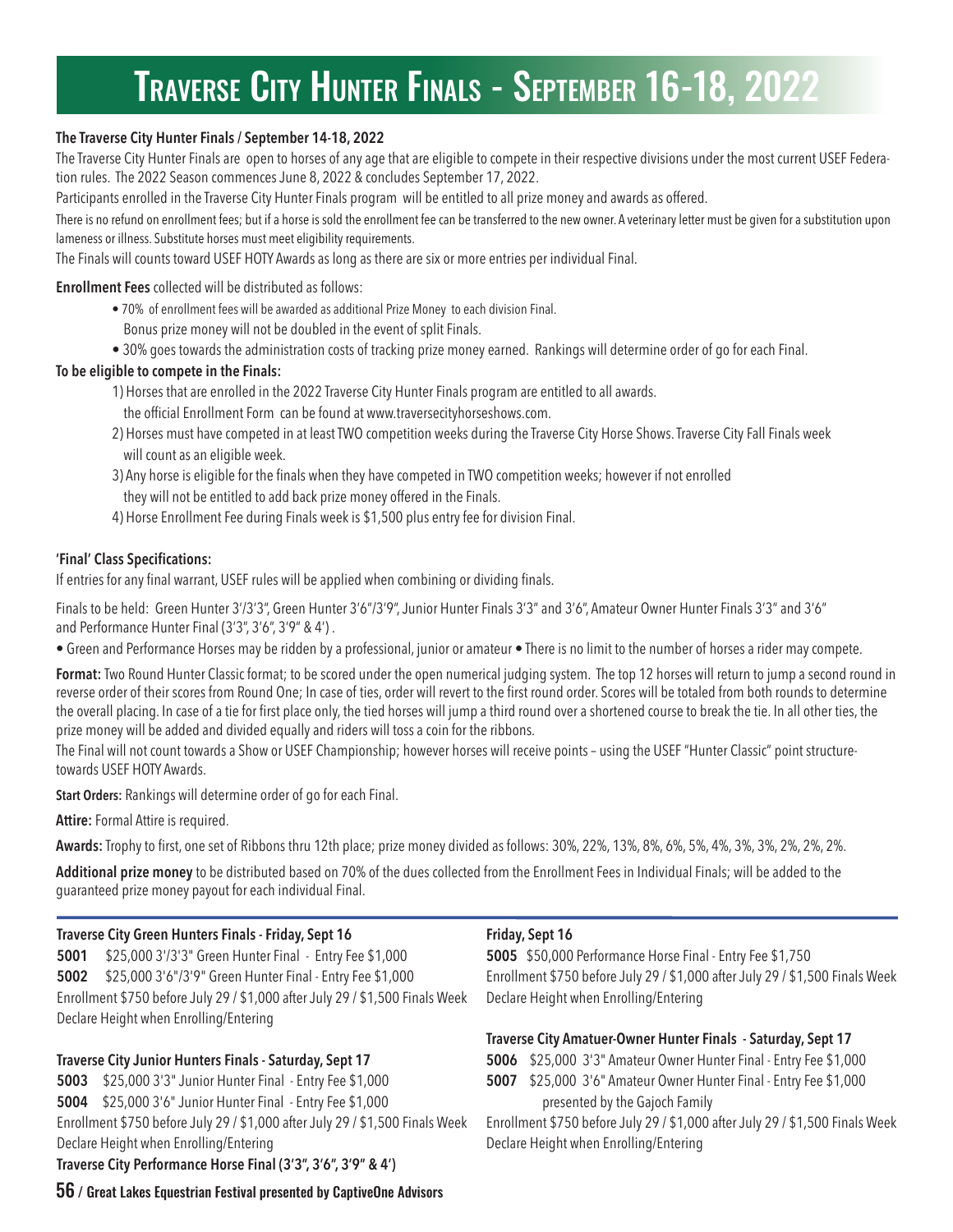# TRAVERSE CITY DERBY PRO & NON PRO FINAL - SEPTEMBER 18, 2022

## **Traverse City Derby Finals - Sunday, September 18, 2022**

- **5008** \$100,000 3' Pro Traverse City Derby Final Entry Fee \$3,000
- **5009** \$25,000 3' Non Pro Traverse City Derby Final presented by Makoto Farm- Entry Fee \$1,000

Enrollment \$1,000 thru July 29 / \$1,500 after July 29 / \$2,000 Finals week enrollment

Additional added prize money to be distributed based on 70% of the dues collected from the Enrollment Fees in Traverse City Derby Finals.

### **Enrollment Fees** collected will be distributed as follows:

- 70% of enrollment fees will be awarded as additional Prize Money to each division Final.
- Bonus prize money will not be doubled in the event of split Finals.
- 30% goes towards the administration costs of tracking prize money earned. Rankings will determine order of go for each Final.

### **To be eligible to compete in the Traverse City Derby Finals Sunday September 18, 2022**

1) Horses that are enrolled in the 2022 Traverse City Derby Finals program are entitled to all awards.

- the official Enrollment Form can be found at www.traversecityhorseshows.com.
- 2) Any horse is eligible for the finals when they have competed in TWO competition weeks of the Traverse City Horse Shows; however if not enrolled they will not be entitled to additional prize money offered in the Finals.
- 3) Horse Enrollment Fee during Finals week is \$2,000 plus entry fee for division Final.

### **Final's Class Specifications**

**Start Orders:** Rankings will determine order of go for each Final.

**Attire:** Formal Attire is required.

**Awards:** Trophy to first, one set of Ribbons thru 12th place; prize money divided as follows: 30%, 22%, 13%, 8%, 6%, 5%, 4%, 3%, 3%, 2%, 2%, 2%.

**Additional prize money** to be distributed based on 70% of the dues collected from the Enrollment Fees in Individual Finals; will be added to the guaranteed prize money payout for each Pro and Non Pro Final.

Fence height 3'0" There must be four option fences set up to 3'5". If there is a difference in difficulty between any two tracks containing height options, the higher options should include the more inviting, less difficult track.

**The Classic Hunter Round,** consisting of seven to eight (7-8) fences with two (2) high options, shall be judged on quality, movement, jumping style, manners and way of going. A minimum of ten obstacles must be offered in the Classic Hunter Round. At least one in and out.

Handy Hunter Course (Second Round) A minimum of eight obstacles must be offered in the Handy Hunter Round. The course should simulate riding over hunt country and must have a minimum of two handy options, such as: tight turns, different tracks, clever options for jump approaches, pen type obstacles, hand gallop a jump, trot a lowered obstacle not to exceed 2'6" in height, halt and/or back. Gimmicky options are not appropriate.

The Handy Hunter Round, consisting of five to eight (5-8) fences with two (2) high options, shall be judged on quality, movement, jumping style, manners and way of going. Pace, brilliance, and a shorter track are to be rewarded. A horse/rider may not jump decorations or other obstacles in order to create a shorter track.

**The Option Bonus Score** of one (1) additional point for each higher height option fence jumped must be awarded even if there is a refusal, rail down or loss of good jumping style at that higher height option fence, providing that the horse- and rider combination does jump the higher height option fence.Twelve (12) entries are to return for the second round, then only the top twelve (12) horses from the first round, after all ties are broken, are eligible to return for the second round.

### **Tie Breaking Procedures**

A. No panel may award the same base score to any two competitors in any one round unless a competitor's score is below the cut-off score.

B. Any ties in all rounds will be broken by the base score (before adding height bonus points) of that round.

C. Twelve (12) entries are to return for the second round, only the top twelve (12) horses from the first round, after all ties are broken, are eligible to return for the second round.

D. In the event of a ties for first place after the second round, the tied competitors will compete in a jump-off round. In the case of unsafe conditions preventing a jump-off from being held, the tie will be broken using the second round base score (before adding height bonus points).

E. Ties for other than first place in the overall standings will be broken using the second round base score (before adding height bonus points).

F. Prior to the start of the class, if two (2) judging panels are used, one (1) panel must be designated as the tie breaking panel for the first round and another panel must be designated as the tie breaking panel for the second round. The tie breaking panel for the first round will also be designated as the tie breaking panel for the jump-off round.

### **Schooling**

During the two (2) rounds of the Traverse City Derby, all horses entered must be ridden in official horse show schooling areas unless Management designates a specific schooling area for Derby horses. Riders must wear their horse's Derby competition number while mounted. This includes horses entered simultaneously in another class, if any. Entered horses ridden or schooled elsewhere on the competition grounds or NOT wearing their Derby competition number will be eliminated from competing in the Derby and the entry fee will be forfeited.